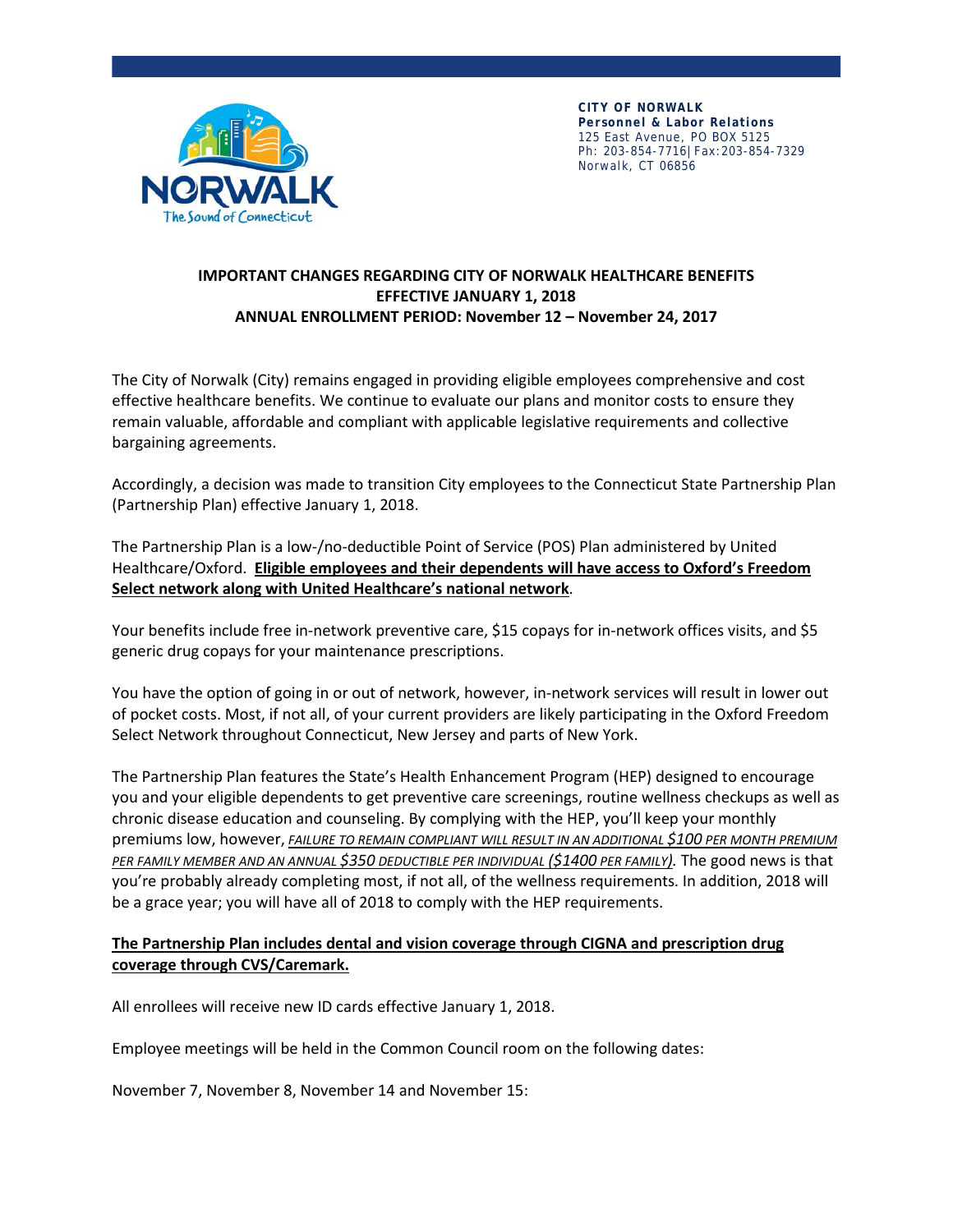11:00 – 12:00 12:00 – 1:00

Representatives from the State Partnership, Oxford, CIGNA and CVS/Caremark will discuss the Partnership Plan, HEP requirement and answer your questions. **You are encouraged to attend one of these meeting.**

If you are unable to attend, information regarding the Partnership Plan will be uploaded to the City's Benefits Website. You can also visit the Partnership Plan website a[t www.osc.ct.gov/ctpartner.](http://www.osc.ct.gov/ctpartner)

### **ANNUAL OPEN ENROLLMENT**

**Our annual open enrollment will occur November 12 - November 24.** The Annual Open Enrollment window is the time for you to review your current benefit elections and make changes for 2018 including:

- Enrolling/changing benefit plan elections
- Adding/deleting dependents (appropriate documentation must be submitted)
- Enrolling/re-enrolling in the Health and/or Dependent Flexible Spending Account (FSA). Remember, if you currently participate in the FSA and wish to continue in 2018, you must re-enroll.

The per pay period premium deduction table is attached.

**NOTE: THERE WILL NO LONGER BE TWO HEALTHCARE OPTIONS – BOTH THE EXISTING POS AND HIGH DEDUCTIBLE WITH HSA PLANS WILL BE REPLACED BY THE PARTNERSHIP PLAN.**

**IF YOU CURRENTLY PARTICIPATE IN THE HIGH DEDUCTIBLE PLAN WITH HSA, YOU WILL NO LONGER BE PERMITTED TO MAKE CONTRIBUTIONS TO THE PLAN, HOWEVER, IF YOU HAVE A REMAINING ACCOUNT BALANCE, YOU MAY USE YOUR HSA TO PAY FOR QUALIFIED MEDICAL EXPENSES.**

**EMPLOYEES WITH HSA BALANCES WILL BE CHARGED A MONTHLY MAINTENANCE FEE OF \$3.00 SINCE THE ACCOUNT WILL BE ADMINISTERED AS AN INDIVIDUAL RETAIL HSA.**

All elections must be entered into the Employee Self-Service (ESS) enrollment website via the

following link: <https://norwalkct.munisselfservice.com>

### **What You'll Need To Do:**

### **If you are not making any changes (except for FSA re-enrollment), no action is required on your part.**

To make changes**:** 

- 1. Log on to ESS: <https://norwalkct.munisselfservice.com>
- 2. Click Employee Self Service Link
- 3. Select "Click here for Open Enrollment"
- 4. Select one of the following for each benefit option
	- a. Decline benefit
	- b. Make New Election
- 5. Click Continue to process transaction and Confirm